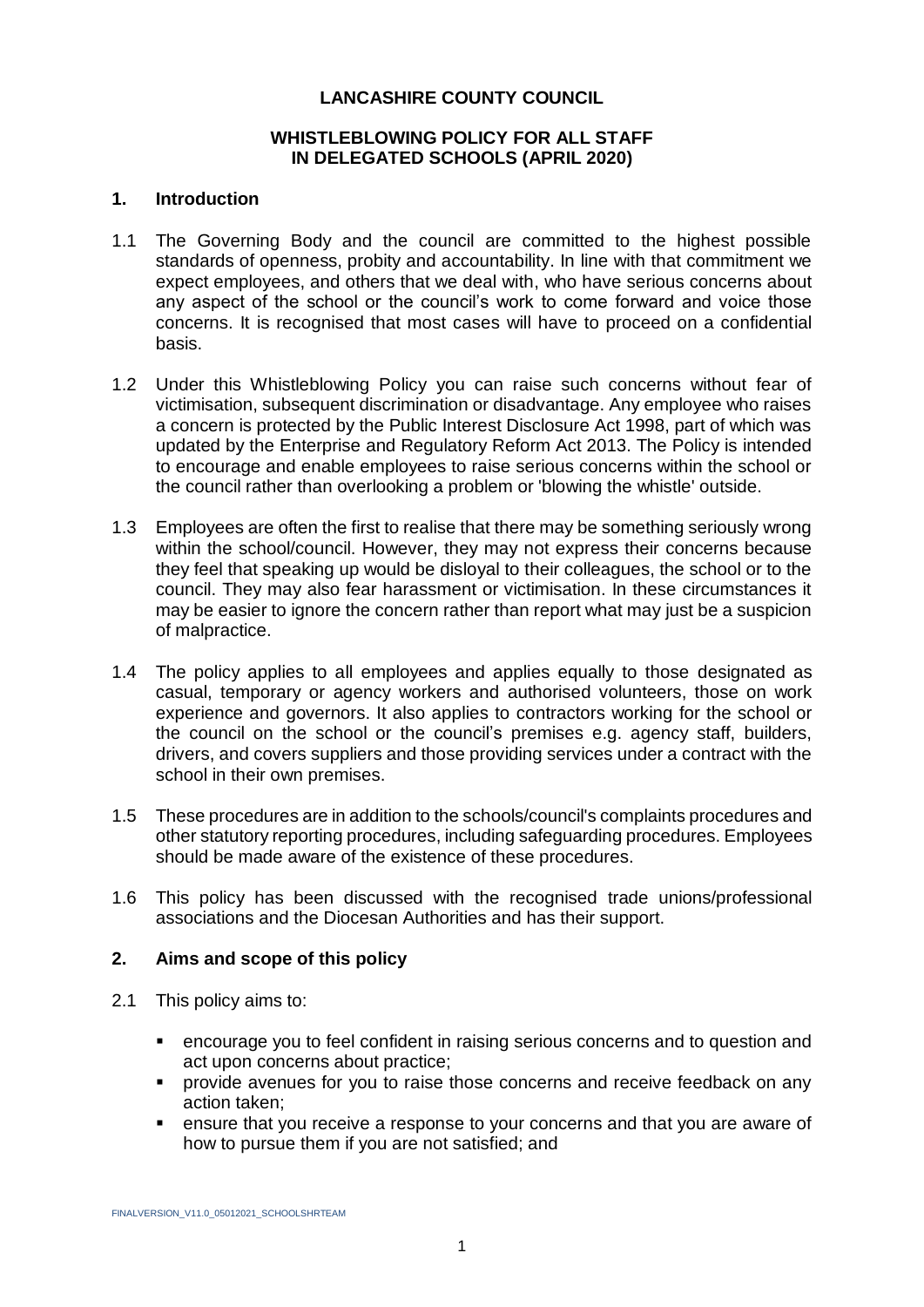- reassure you that you will be protected from possible reprisals or victimisation if you have a reasonable belief that you have made any disclosure which is in the public interest.
- 2.2 There are existing procedures in place to enable you to lodge a grievance or complaint relating to your own employment. The Whistleblowing Policy is intended to cover major concerns that fall outside the scope of other procedures.

These include:

- conduct which is an offence or a breach of law;
- failure to comply with a legal obligation;
- disclosures related to miscarriages of justice;
- racial, sexual, disability or other discrimination where other procedures, such as the school's Bullying and Harassment Procedure, do not apply;
- health and safety risks, including risks to the public/pupils as well as other employees;
- damage to the environment;
- the unauthorised use of public funds;
- possible fraud, bribery and corruption, including but not limited to, theft of property, financial irregularities, misuse of property and school systems, nepotism, conflicts of interest, or supplier kickbacks;
- sexual or physical abuse of pupils where referral under safeguarding procedures is not appropriate;
- other unethical conduct; and
- actions which are unprofessional or inappropriate.

Note: There is a requirement under the Scheme for Financing Schools in Lancashire for the Governing Body to notify the council's Internal Audit Service immediately of all (suspected) financial or accounting irregularities. This requirement is not superseded by this Whistleblowing Policy and the Governing Body will need to act accordingly if a financial issue is raised.

- 2.3 Thus, any serious concerns that you have about any aspect of service provision or the conduct of school staff, governors, officers/members of the council or others acting on behalf of the school and the council can be reported under the Whistleblowing Policy. This may be about something that
	- makes you feel uncomfortable in terms of known standards, your experience or the standards you believe the governors and the council subscribe to;
	- **EXECT:** is against the council's standing orders and policies;
	- falls below established standards of practice; or
	- **EXECUTE:** amounts to improper conduct.
- 2.4 This policy does not replace the school or the council's complaints procedures.

### **3. Key principles**

3.1 It is recognised that the decision to report a concern can be a difficult one to make. If what you are saying is true, you should have nothing to fear because you will be doing your duty to your employer and to those for whom you are providing a service.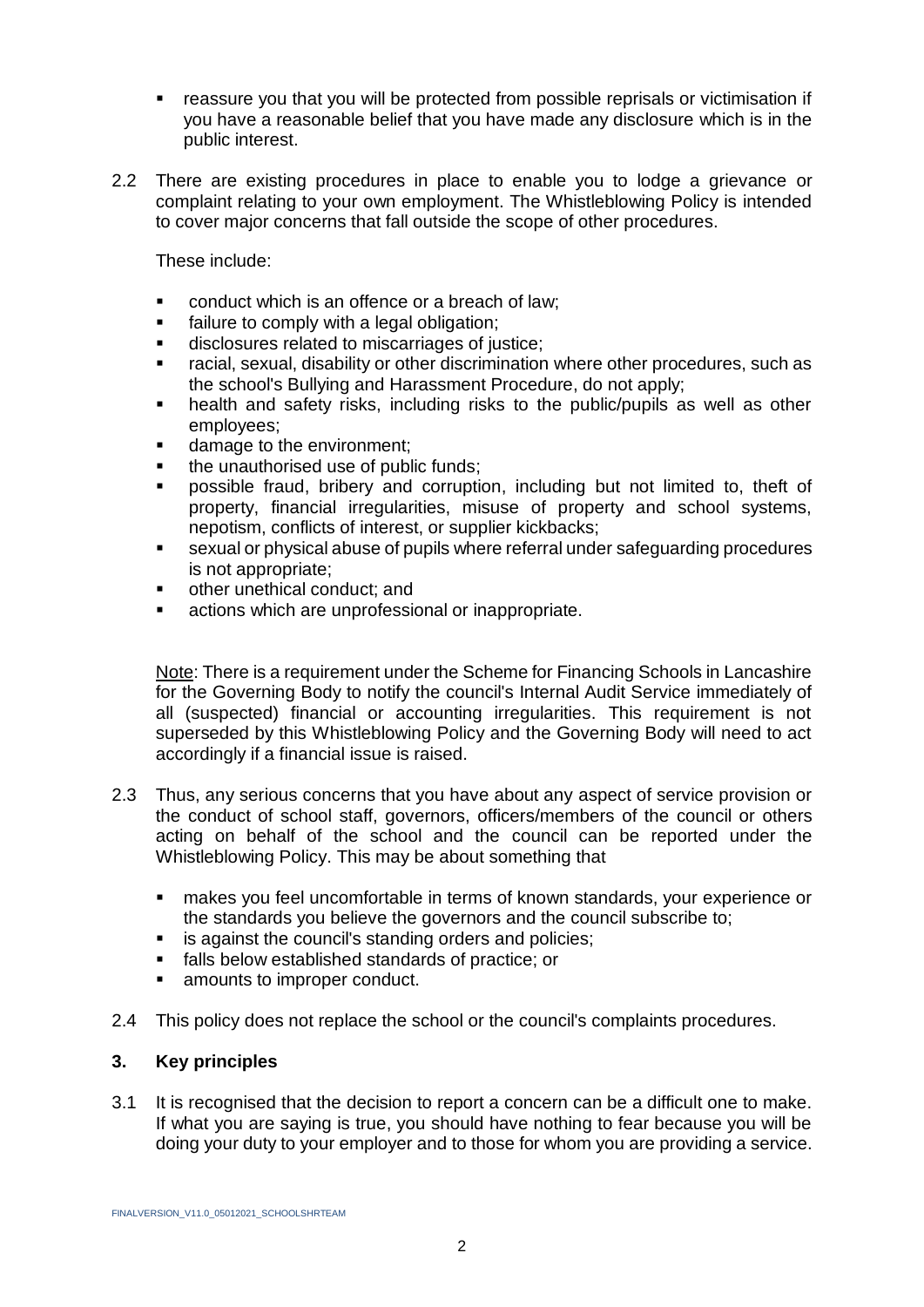- 3.2 The Governing Body/council will not tolerate any harassment or victimisation (including informal pressures) and will take appropriate action to protect you when you raise a concern which is in the public interest. Any member of staff who harasses or victimises a whistleblower may not only be personally liable but will be subject to disciplinary action.
- 3.3 Any suspicion of fraud or other wrongdoing will be treated seriously and will be reviewed in accordance with the Public Interest Disclosure Act 1998 (PIDA). As a member of the school's staff or as an employee of one of its agents you have statutory protection against victimisation and dismissal under the PIDA, if you speak out genuinely against corruption and malpractice at work.
- 3.4 "Malpractice" includes any kind of improper practice or conduct which falls short of what is reasonably expected whether it relates to a positive act or omission and also includes any form of harassment.
- 3.5 It is essential for all concerned that disclosures of wrongdoing or irregularity are dealt with properly, quickly and discreetly. This is in the interests of the school, its employees, any persons who are the subject of such allegations, as well as the person making the disclosure.
- 3.6 Investigations into allegations of potential malpractice will not influence or be influenced by any disciplinary or redundancy proceedings that are already taking place.

# **4. Confidentiality**

- 4.1 All concerns will be treated in confidence and every effort will be made not to reveal your identity if you so wish. At the appropriate time, however, anyone making a disclosure under this policy may need to provide evidence as a witness, and in these cases, it may not always be possible for you to remain anonymous.
- 4.2 The school expects all organisations that deal with us and who have serious concerns about any aspect of the school's work to come forward and voice those concerns. It is recognised that most cases will have to proceed on a confidential basis.
- 4.3 It may be possible to establish the truth about allegations from another independent source and the school will seek to do this where possible.

## **5. Anonymous allegations**

- 5.1 This policy encourages you to put your name to your allegation whenever possible.
- 5.2 Where an individual chooses to report their concerns anonymously, such anonymity will be respected. However, our ability to investigate anonymous complaints can be hampered by not being able to further explore issues or obtain evidence during the investigative process. Furthermore, if we do not know who has provided the information, it is not possible to either reassure or protect you.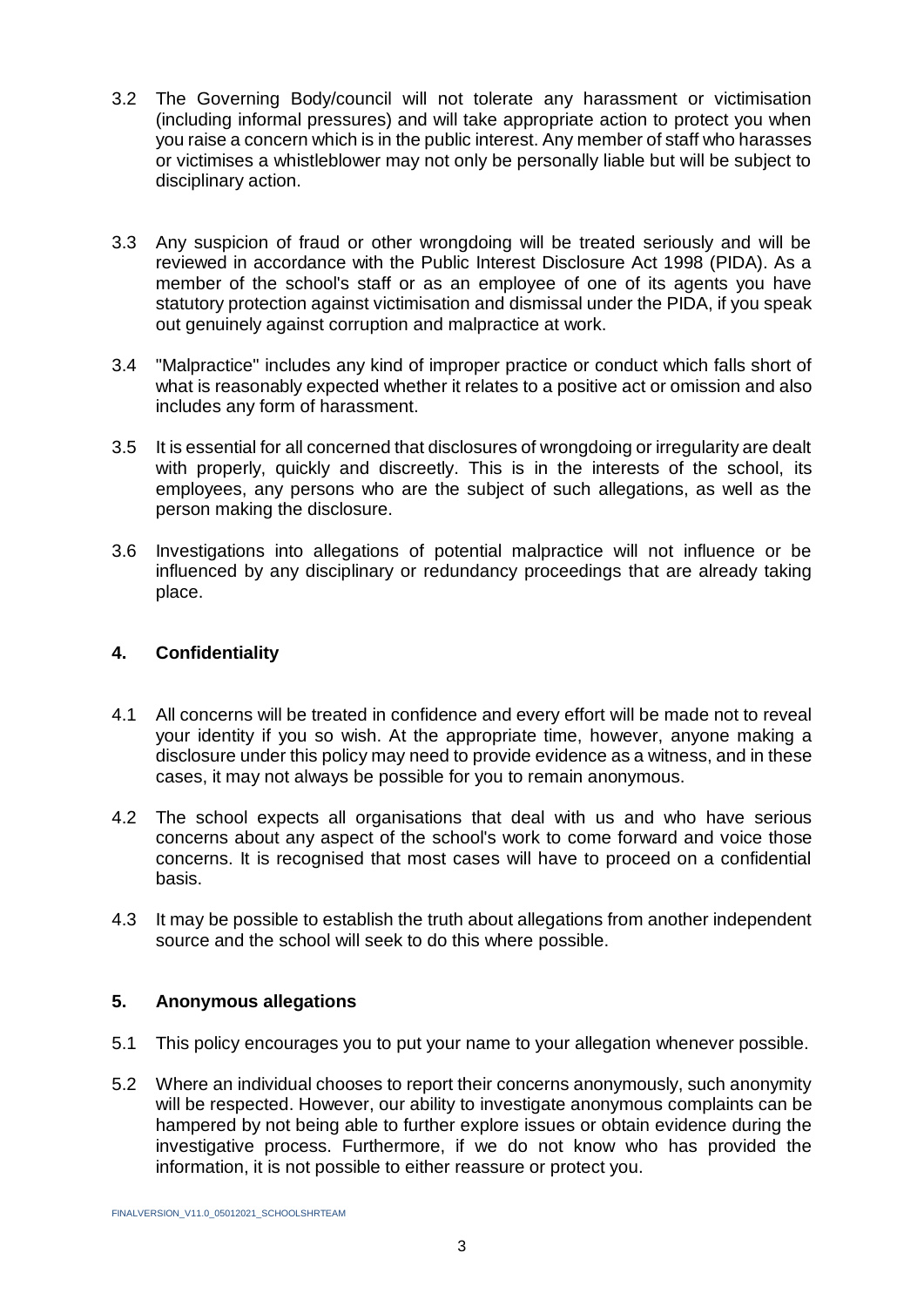- 5.3 Concerns expressed anonymously may be less powerful and will only be considered at the discretion of the school/council. In exercising such discretion, the following factors may need to be taken into account:
	- the seriousness of the issues raised;
	- **the credibility of the concern; and**
	- the likelihood of confirming the allegation from attributable sources.

### **6. Untrue allegations**

- 6.1 If you make an allegation which you believe is in the public interest but it is not confirmed by the investigation, no action will be taken against you. If, however, you make an allegation frivolously, maliciously, or for personal gain, disciplinary action may be taken against you if you are a school employee.
- 6.2 If you are a School Governor, you may breach the Code of Conduct for School Governing Bodies. If you are a contractor or partner, such allegations may put you in breach of your contractual responsibilities to the school.
- 6.3 Malicious or vexatious allegations include those that are trivial and do not have substance and are made persistently to cause trouble.

## **7. How to raise a concern**

- 7.1 In raising a concern, you should provide the following information:
	- the background and history of the concern (giving relevant dates);
	- the reason why you are particularly concerned about the situation:
	- the name(s) of any colleagues/employees who you consider are directly involved; and
	- the name(s) of any colleagues/employees who you believe may be able to help provide further information.
- 7.2 Concerns should normally be raised with a designated senior member of staff e.g. Headteacher/Chair of Governors. This depends, however, on the seriousness and sensitivity of the issues involved and who is suspected of the malpractice. For example, if you believe that senior management of the school is involved you may wish to approach a senior officer of the council. If you believe officers of the council generally are involved, you should approach the council's Director of Corporate Services (in the role of monitoring officer) or in the case of a financial issue, the council's Internal Audit Service.
- 7.3 Staff in Voluntary Aided Schools may wish to approach a Diocesan Authority Officer. If it is believed that officers of the Diocesan/Church Authorities are involved, an approach might be made directly to the Bishop.
- 7.4 If however, you feel that you still want to raise your concerns with the council, there are a number of options to choose from. Concerns may be raised verbally to the whistleblowing telephone line, by email, by an on-line referral form or in writing.
- 7.5 To make a confidential telephone call please ring the dedicated whistleblowing number **01772 532500**, where you will be requested to press 1 for financial matters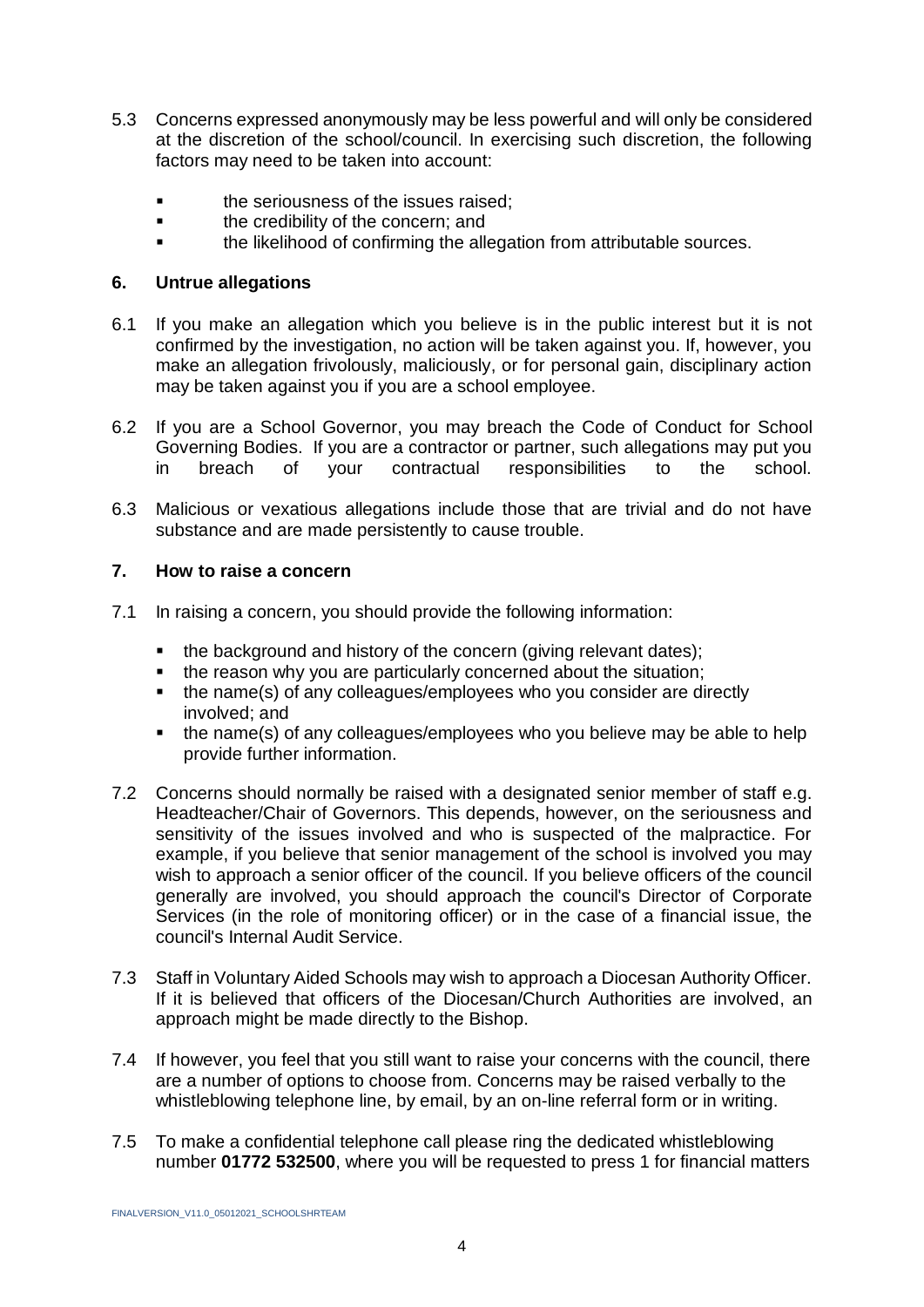(directed to the Internal Audit Service) and 2 if it relates to any other concern (directed to Human Resources).

- 7.6 Financial matters include the following:
	- theft of property including assets and cash;
	- financial irregularities including those affecting cash, stores, property, remuneration or allowances;
	- $\bullet$  fraud:
	- misuse of council property, vehicles or equipment;
	- misuse of council systems:
	- nepotism:
	- conflicts of interest giving rise to fraud, bribery or corruption;
	- supplier kickbacks.
- 7.7 An officer will answer your call and if the officer is unavailable, there will be an opportunity to leave a voicemail message. An officer will return your call if you so wish but please remember to leave a telephone number in your message.
- 7.8 If you prefer to use email there are two dedicated email addresses:
	- For financial concerns [internalauditinvestigations@lancashire.gov.uk](mailto:internalauditinvestigations@lancashire.gov.uk)
	- For any other concern [WhistleblowingComplaints@lancashire.gov.uk](mailto:WhistleblowingComplaints@lancashire.gov.uk)
- 7.9 An on-line referral form is available which contains two options; one for financial concerns and one for any other concern. The form can be accessed by following this link [Whistleblowing Referral Form.](https://lancashire-self.achieveservice.com/service/Whistle_Blowing_Referral)
- 7.10 Concerns can also be made in writing and correspondence should be sent:
	- For financial concerns to Head of Service Internal Audit, Internal Audit Service, Finance Directorate, Lancashire County Council, County Hall, Preston, PR1 0LD.
	- For any other concern to Head of Service Human Resources, Human Resources Service Centre, Corporate Services Directorate, Lancashire County Council, County Hall, Preston, PR1 0LD.
- 7.11 Alternatively you may contact a representative of the Schools Human Resources Team:
	- Jeanette Whitham, Head of Schools HR Team 01772 530436
	- $\triangleright$  Steve Lewis, Principal HR Manager 01772 531776 (Districts 1 & 2 – Lancaster & Morecambe and Wyre)
	- Claire Neville, Principal HR Manager 01772 530435 (Districts 4 & 6 – Fylde and Preston)
	- Vic Welch, Principal HR Manager 01772 531814 (Districts 7 and 8 - South Ribble and West Lancashire)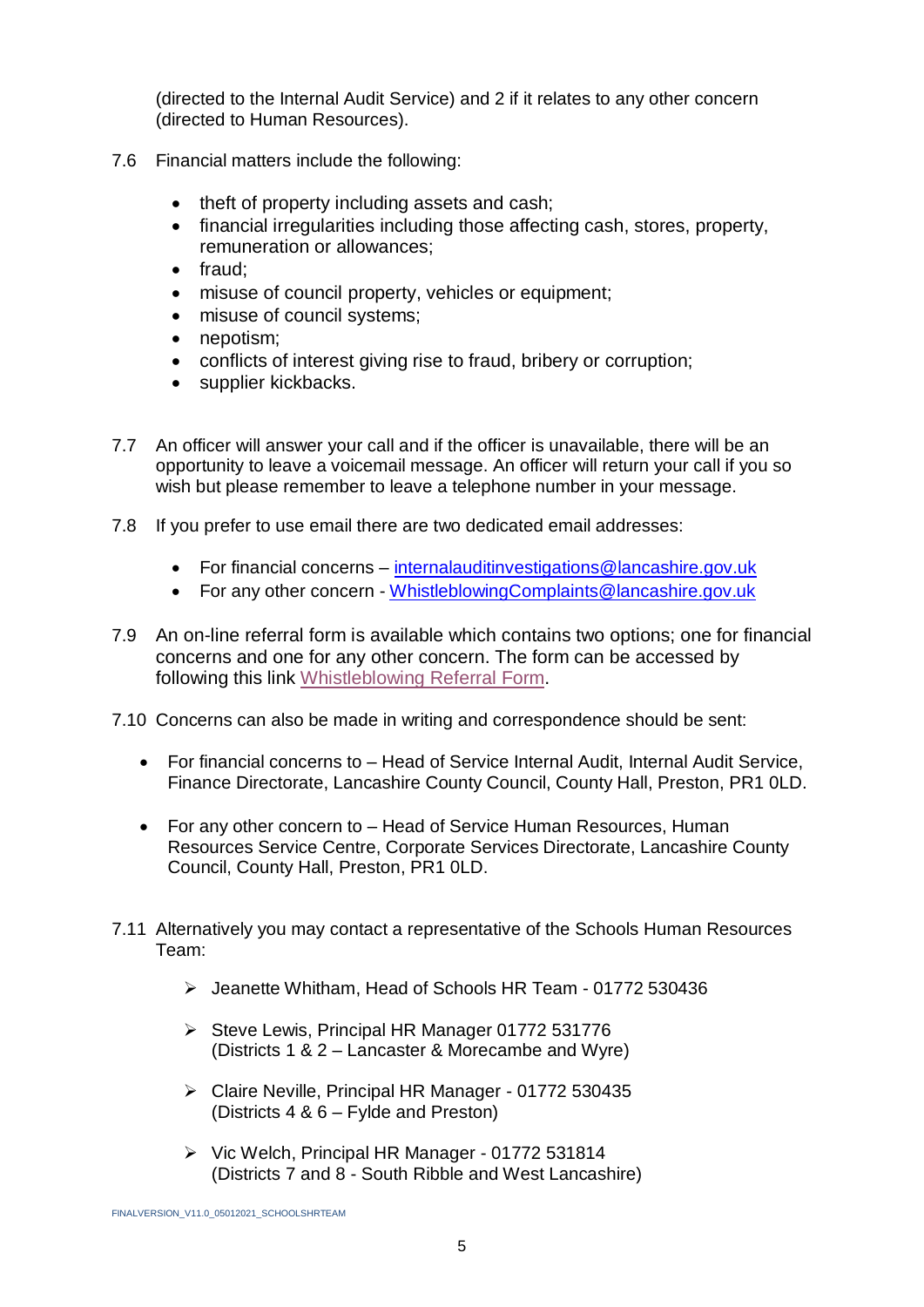- ▶ Andy Cooper, Principal HR Manager 01772 535781 (Districts 9 and 11 – Chorley and Hyndburn)
- Anne Sutton, Principal HR Manager 01772 534928 (Districts 12, 13, 14 - Burnley, Pendle, Rossendale)
- 7.12 The earlier you express the concern the easier it is for action to be taken.
- 7.13 Although you are not expected to prove beyond doubt the truth of an allegation, you will need to demonstrate to the person contacted that there are reasonable grounds for your concern.
- 7.14 You may wish to consider discussing your concern with a colleague first and you may find it easier to raise the matter as a collective concern if there are two (or more) of you who have had the same experience or concerns.
- 7.15 You may invite a fellow worker, a trade union representative or an official employed by a trade union to be present during any meetings or interviews in connection with the concerns you have raised.
- 7.16 If you believe that you have to take the matter externally, possible contacts are listed at Section 10 of this policy.

## **8. How the Governing Body/council will respond**

- 8.1 The Governing Body/council will provide a response to your concerns. If you confirm your wish to raise the concerns formally under this policy, a responsible person will be designated by the school management, where appropriate, or by the management of the council, to co-ordinate the response to the concerns you have raised. The responsible person will respond to you in accordance with paragraph 8.5 below and where the responsible person is outside the management of the school, s/he will notify the council's Director of Corporate Services for registration, monitoring and annual reporting purposes.
- 8.2 Where appropriate, the matters raised may:
	- be investigated by school/council management, internal audit, or through the disciplinary procedure;
	- **•** be referred to the police:
	- be referred to the external auditor; or
	- **form the subject of an independent inquiry.**
- 8.3 In order to protect individuals and those accused of misdeeds or possible malpractice, initial enquiries will be made to decide whether an investigation is appropriate and, if so, what form it should take. Such testing out of your concerns is not the same as either accepting or rejecting them. The overriding principle which school management/the council will have in mind is the public interest.
- 8.4 Concerns or allegations which fall within the scope of specific procedures (for example, child protection or discrimination issues) will normally be referred for consideration under those procedures.

FINALVERSION\_V11.0\_05012021\_SCHOOLSHRTEAM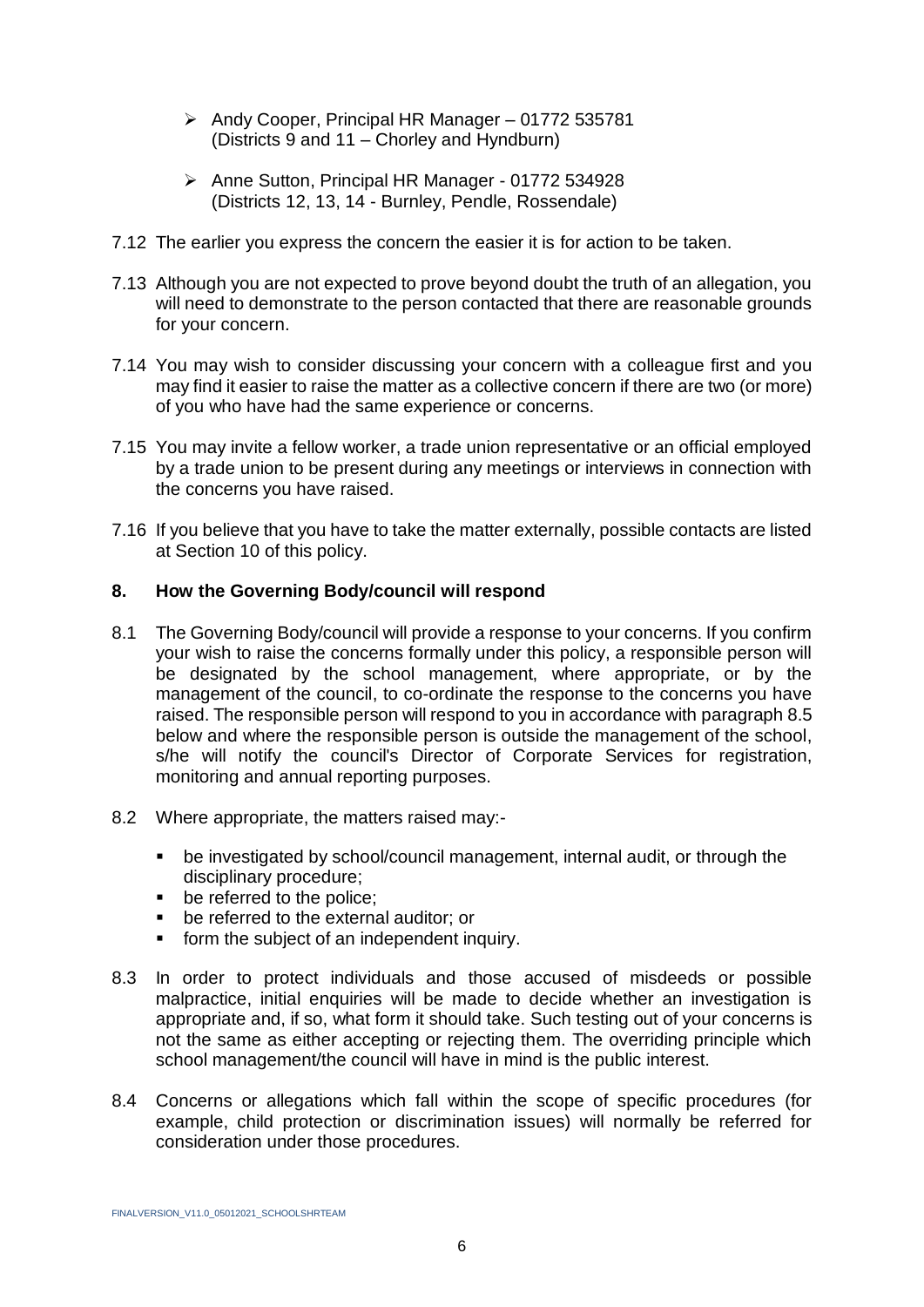- 8.5 Some concerns may be resolved by agreed action without the need for investigation. If urgent action is required this will be taken before any investigation is conducted.
- 8.6 Within ten working days of a concern being raised, the responsible person will write to you to:
	- **EXEC** acknowledge that the concern has been received;
	- indicate how it is proposed to deal with the matter;
	- provide an estimate of how long it will take to provide a final response;
	- inform you whether any initial enquiries have been made;
	- supply you with information on staff support mechanisms (where appropriate), and inform you whether further investigations will take place and if not, why not.
- 8.7 The amount of contact between those considering the issues and you will depend on the nature of the matters raised, the potential difficulties involved and the clarity of the information provided. If necessary further information will be sought from you.
- 8.8 Where any meeting is arranged under this policy, away from school premises if you so wish, you can be accompanied by a trade union or professional association representative or work colleague.
- 8.9 The Governing Body/council will take steps to minimise any difficulties which you may experience as a result of raising a concern. For example, if you are required to give evidence in criminal or disciplinary proceedings, arrangements will be made for you to receive appropriate advice about the procedure.
- 8.10 It is accepted that you need to be assured that the matter has been properly addressed. Thus, subject to legal constraints, you will be informed of the outcome of any investigation.

### **9. The responsible officer**

- 9.1 The Headteacher has overall responsibility for the maintenance and operation of this policy in respect of concerns raised formally within the school, and should maintain a record of concerns raised and the outcome to report as necessary to the Governing Body.
- 9.2 The council's Director of Corporate Services has overall responsibility for the maintenance and operation of this policy in respect of concerns raised formally outside the management of the school and will maintain appropriate records of concerns raised and report as necessary to the council.

### **10. How the matter can be taken further**

10.1 This policy is intended to provide you with an avenue within the School/council to raise concerns. The Governing Body/council hopes you will be satisfied with any action taken. If you are not, and if you feel it is right to take the matter outside the School/council, you may wish to contact your trade union/professional association or one of the following possible contact points: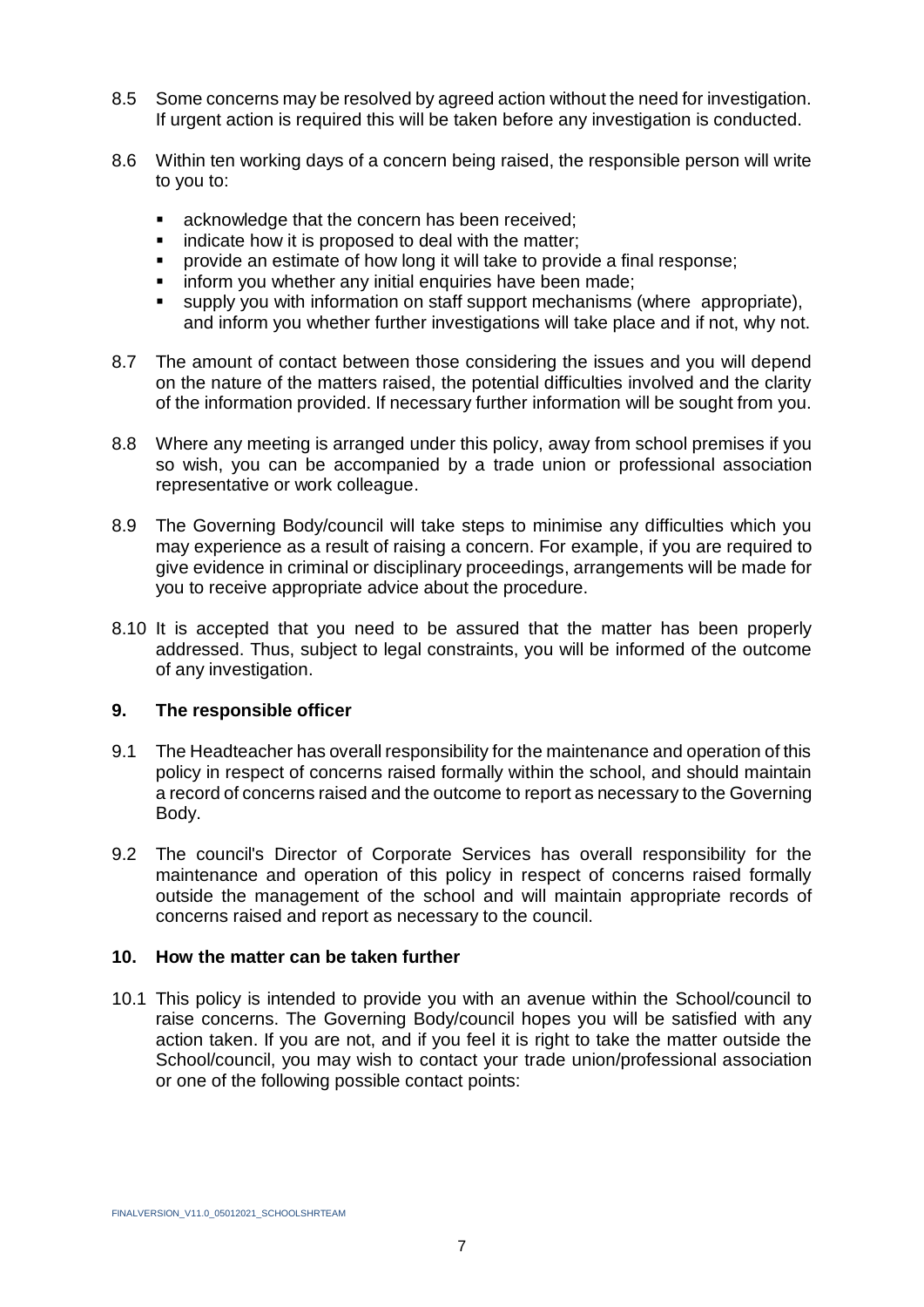| <b>External Auditor</b>                        | $\boxtimes$ Grant Thornton<br>4 Hardman Square,<br>Spinningfields,<br>Manchester<br><b>M3 3EB</b><br>☎ 0161 953 6900<br>Website: https://www.grantthornton.co.uk/en/office-<br>locations/?location=manchester    |
|------------------------------------------------|------------------------------------------------------------------------------------------------------------------------------------------------------------------------------------------------------------------|
| <b>Public Concern at Work</b>                  | $\boxtimes$ Public Concern at Work<br><b>CAN Mezzanine</b><br>7-14 Great Dover Street<br>London SE1 4YR<br>☎ 020 7404 6609<br>Website:<br>whistle@pcaw.org.uk<br>http://www.pcaw.org.uk/                         |
| <b>Public Sector Audit</b><br>Appointments Ltd | $\boxtimes$ PSAA Limited<br>18 Smith Square<br>London<br>SW <sub>1</sub> P 3HZ<br>☎ 020 7072 7445<br>Email: generalenquiries@psaa.co.uk                                                                          |
| Lancashire Constabulary                        | $\boxtimes$ Lancashire Constabulary Headquarters<br>PO Box 77<br><b>Hutton</b><br>Preston<br><b>PR4 5SB</b><br>雷 101<br>Website:<br>https://www.lancashire.police.uk/                                            |
| <b>Action Fraud</b>                            | ☎: 0300 123 2040<br>Website:<br>https://www.actionfraud.police.uk/                                                                                                                                               |
| <b>HM Customs and Excise</b>                   | $\boxtimes$ HMRC Fraud Hotline<br>Cardiff<br><b>CF14 5ZN</b><br>☎: 0800 788 887<br>Website:<br>https://www.gov.uk/government/organisations/hm-revenue-<br>customs/contact/customs-excise-and-vat-fraud-reporting |
| The Information<br>Commissioner                | $\boxtimes$ The Office of the Information Commissioner<br>Wycliffe House, Water Lane<br>Wilmslow<br>Cheshire<br>SK9 5AF<br>☎ 0303 123 1113<br>Website: https://ico.org.uk/                                       |
| The Environment Agency                         | ⊠ National Customer Contact Centre<br>PO Box 544<br>Rotherham<br>S60 1BY<br>☎ 03708 506 506<br>Email: enquiries@environment-agency.gov.uk                                                                        |

FINALVERSION\_V11.0\_05012021\_SCHOOLSHRTEAM